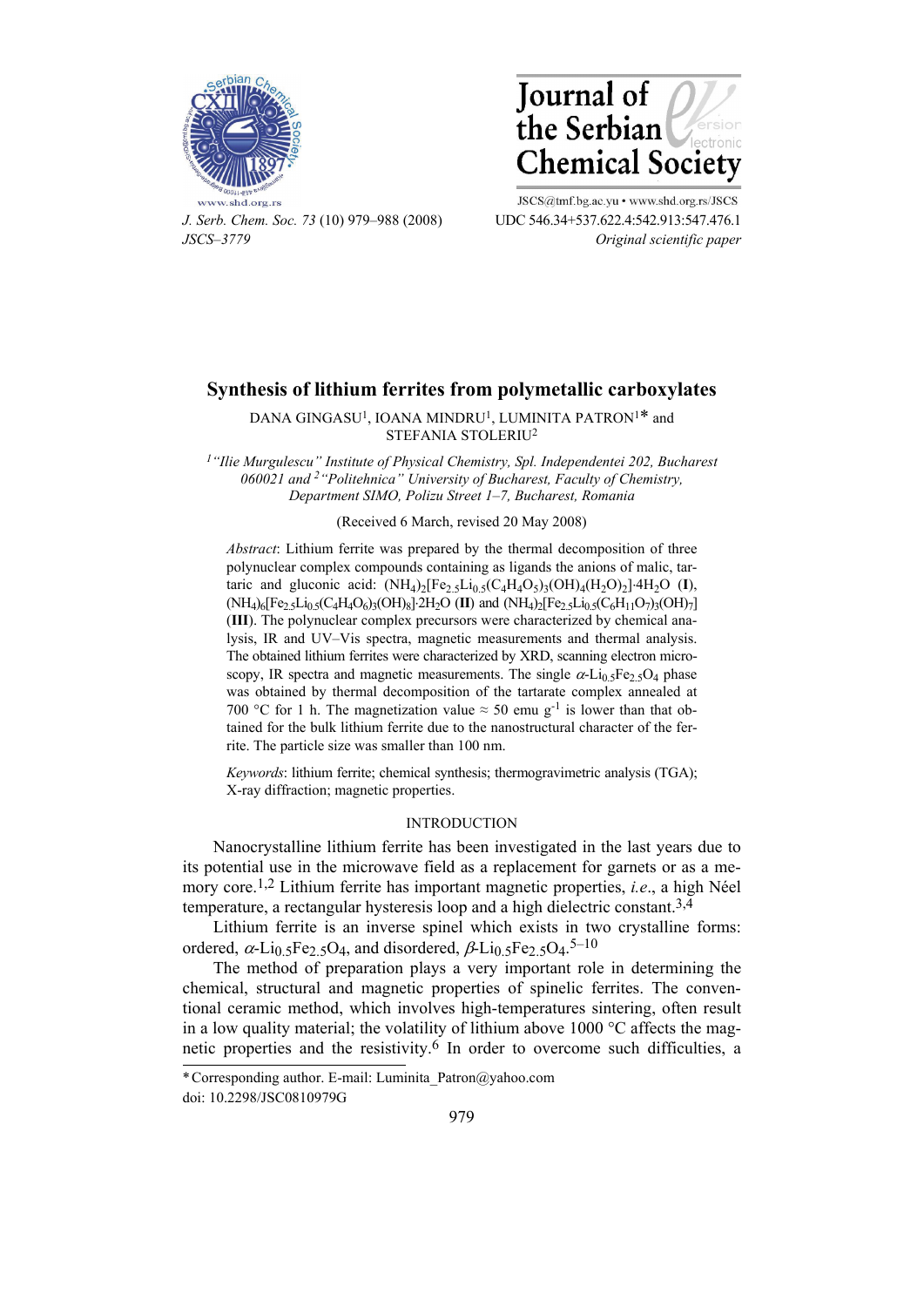number of wet chemical methods have been developed to prepare  $LiFe<sub>5</sub>O<sub>8</sub>$  at low temperatures. They include the sol–gel method,<sup>11,12</sup> the microemulsion method,<sup>13</sup> hydrothermal transformations of hydroxide precursors,<sup>14</sup> freeze-drying of Li, Fe-formates,<sup>15</sup> the citrate precursors method,<sup>10,16</sup> and autocombustion.<sup>17</sup>

The nature of the precursors is very important in the synthesis of spinelic ferrites. Polynuclear coordination compounds are preferred as precursors because they can lead directly to mixed oxides by thermal decomposition.18 A new synthesis route based on the thermal decomposition of compounds with acetylacetone-(2,4-pentadione) ligands was applied to obtain nano-sized Li-ferrites.19

The synthesis of nanoferrites by thermal decomposition of polynuclear complex compounds is a non-conventional method which belongs to "chimie douce" (soft chemistry). This method is sometimes referred to as the complexation method for the synthesis of ferrites. The polynuclear coordination compounds, which may be used as precursors for ferrites, should generate only volatile products on decomposition. Ligands that largely satisfy this requirement are the anions of carboxylic and hydroxycarboxylic acids, *i.e*., acetate, oxalate, citrate, *etc*.

The goals of the present study were to synthesize polynuclear coordination compounds, precursors of lithium ferrite, containing as ligands the anions of malic, tartaric and gluconic acid; to characterize these complex compounds by IR and UV–Vis spectroscopy and magnetic measurements; to decompose them at low temperatures in order to obtain lithium ferrite; and to characterize the samples of lithium ferrite by IR spectroscopy, XRD analysis, SEM and magnetic measurements.

#### EXPERIMENTAL

All chemicals: Fe(NO<sub>3</sub>)<sub>3</sub>.9H<sub>2</sub>O, LiNO<sub>3</sub>, malic acid, tartaric acid and  $\delta$ -gluconolactone were of reagent quality (Merck). The precursors – polynuclear coordination compounds were prepared as follows.

Iron and lithium nitrates were dissolved in the minimum amount of water and mixed with an aqueous solution of carboxylic acid in a 2.5:0.5:4 ratio Fe<sup>3+</sup>:Li<sup>+</sup>:malic (tartaric) acid and 2.5:0.5:8 ratio  $Fe^{3+}:Li^{+}$ : $\delta$ -gluconolactone.

Ethanol was added to the final solution until a yellow precipitate formed. The pH was raised to 5.5–6.0 by adding  $NH_3:H_2O$  (25 %): ethanol solution (1:1). The yellow polynuclear compounds were filtered, washed with ethanol and dried over  $P_4O_{10}$ .

The metal content of the polynuclear compounds was determined by atomic absorption spectroscopy with an SAA1 instrument and by gravimetric techniques; the C, H, and N values were obtained using a Carbo Erba Model 1108 CHNS-O elemental analyzer.

The IR spectra (KBr pellets) of the polynuclear coordination compounds and the lithium ferrites were recorded on a Bio-Rad FTS-135 spectrophotometer in the 4000–400 cm-1 region.

The thermogravimetric, TG, differential TG, DTG, and differential thermal analysis, DTA, curves were simultaneously recorded under an air atmosphere using a Shimadzu DTG-TA- -51H instrument. The reference material was  $A_1O_3$ . The heating rate was 10 °C min<sup>-1</sup> in the temperature range 20–800 °C.

The XRD patterns were recorded on a Rigaku-Multiflex X-ray diffractometer using CuK<sub> $\alpha$ </sub> radiation. For quantitative analysis, the step scanning technique was applied in the 2 $\theta$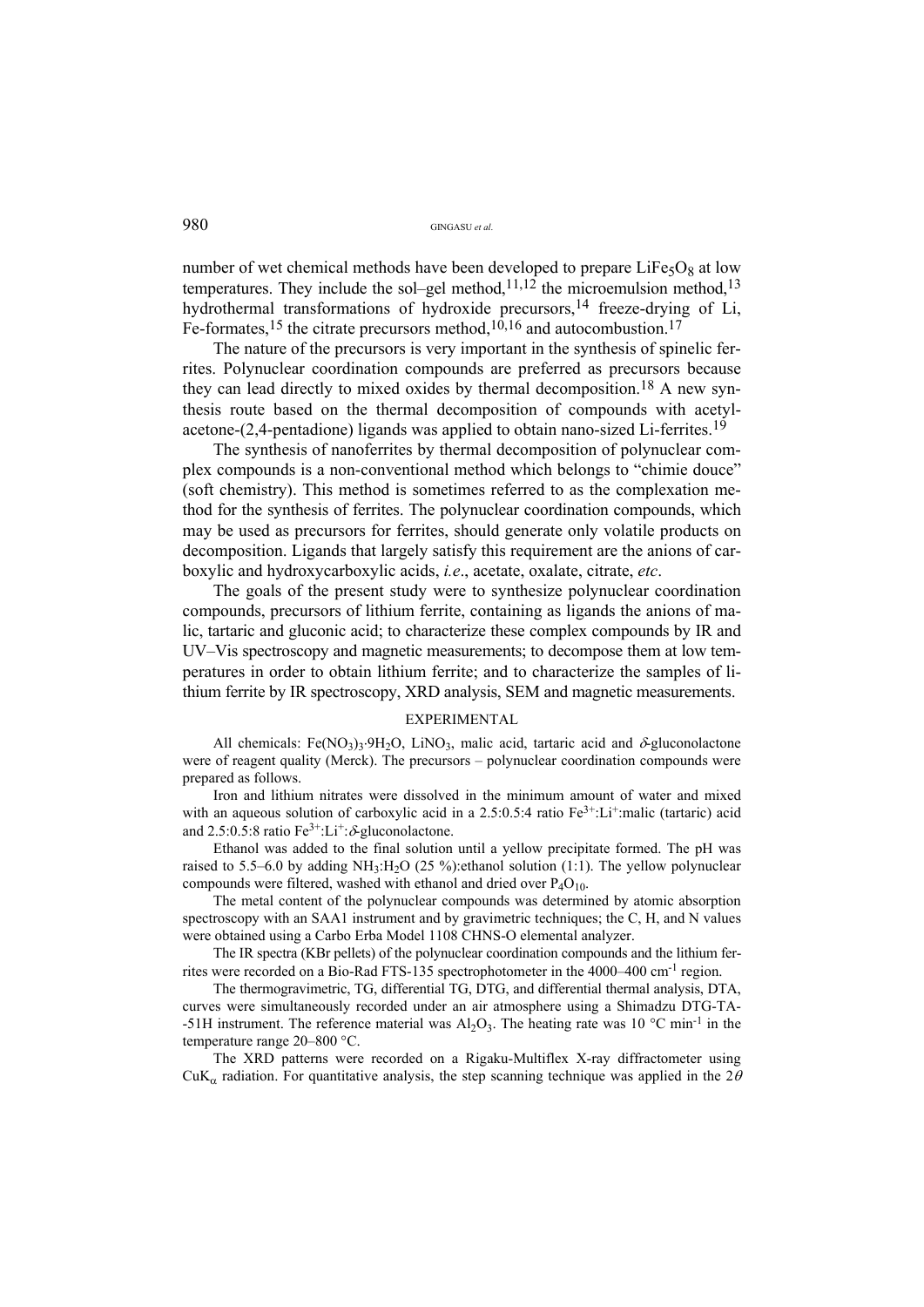range  $20-80^\circ$  with a scan speed of  $2^\circ$  min<sup>-1</sup>. The particles size was determined using the Scherrer Equation.

The morphological analysis of the samples was performed by scanning electron microscopy (SEM) using a Hitachi S2600N electron microscope (image analysis with a secondary electron detector (SE)).

The magnetic measurements on the complex compounds and lithium ferrite samples are performed with a Faraday balance (HgCo(SCN)<sub>4</sub>,  $\chi$ <sub>g</sub> = 16.44×10<sup>-6</sup> cgs units and metallic Ni as calibrants) and a magnetometer based on the extraction method with a resolution of 10-4 emu, accessible 1.5–300 K, magnetic field maximum 11 T, increment 10 Oe.

#### RESULTS AND DISCUSSION

#### *Characterization of the polynuclear complex compounds*

Elemental analyses of the polynuclear coordination compounds containing as ligands: malate, tartarate and gluconate anions (**I**, **II**, and **III**, respectively), were consistent with the formula:

*(NH4)2[Fe2.5Li0.5(C4H4O5)3(OH)4(H2O)2]4H2O (I)*. Anal. Calcd.: Fe, 18.63; Li, 0.465; C, 19.16; H, 4.79; N, 3.73 %. Found: Fe, 18.76; Li, 0.46; C, 19.28; H, 4.88; N, 3.84 %.

*(NH4)6[Fe2.5Li0.5(C4H4O6)3(OH)8]2H2O (II)*. Anal. Calcd.: Fe, 16.13; Li, 0.403; C, 16.60; H, 5.53; N, 9.68 %. Found: Fe, 15.92; Li, 0.395**;** C, 16.64; H, 5.60; N, 9.85 %.

*(NH4)2[Fe2.5Li0.5(C6H11O7)3(OH)7] (III)*. Anal Calcd.: Fe, 15.84; Li, 0.396; C, 24.44; H, 5.43; N, 3.17 %.Found: Fe, 16.03; Li, 0.40; C, 24.46; H, 5.26; N, 3.26 %.

The IR spectra of these polynuclear complex compounds suggest that the hydroxycarboxylate anions are coordinated to the metal ions through the COO– and C–OH groups.

The band at 1700–1730 cm<sup>-1</sup> of the free carboxylic acid, assigned to  $v_{C=0}$ , is replaced in the spectra of the compounds by two intense bands,  $v_{as}(\text{OCO}) \approx$ 1620–1630 cm<sup>-1</sup> and  $v_s(\text{OCO}) \approx 1384 \text{ cm}^{-1}$ . On the basis of spectroscopic criteria,<sup>20</sup> the magnitude of the separation  $\Delta v = v_{\text{as}} - v_{\text{s}}$  may be indicative for establishing the mode of coordination of carboxylate ions. Thus,  $\Delta v$  values in the range  $140-160 \text{ cm}^{-1}$ , *i.e.*, higher than those observed for ionic compounds  $(\Delta V)(Na<sub>2</sub>L) = 120$  cm<sup>-1</sup>) suggest a bridging bidentate bonding. On the other hand, values of  $\Delta v > 180$  cm<sup>-1</sup> are characteristic for monodentate coordination.

The splitting of the  $v_{as} (OCO)$  vibration detected in the IR spectrum of the malate complex, compound **I**, suggests two different coordination modes for the  $C_4H_4O_5^{2-}$ : monodentate bonding ( $v_{as}(OCO) \approx 1620 \text{ cm}^{-1}$ ;  $v_s(OCO) \approx 1380 \text{ cm}^{-1}$ ) and bridging bidentate bonding ( $v_{as}(OCO) \approx 1560 \text{ cm}^{-1}$ ;  $v_s(OCO) \approx 1380 \text{ cm}^{-1}$ ).<sup>20</sup>

For compounds **II** ( $v_{\text{as}}$ (OCO)  $\approx 1621 \text{ cm}^{-1}$ ;  $v_{\text{s}}$ (OCO)  $\approx 1385 \text{ cm}^{-1}$ ) and **III**  $(\nu_{as}(OCO) \approx 1630 \text{ cm}^{-1}; \nu_s(OCO) \approx 1384 \text{ cm}^{-1})$ , only the monodentate coordination mode was detected.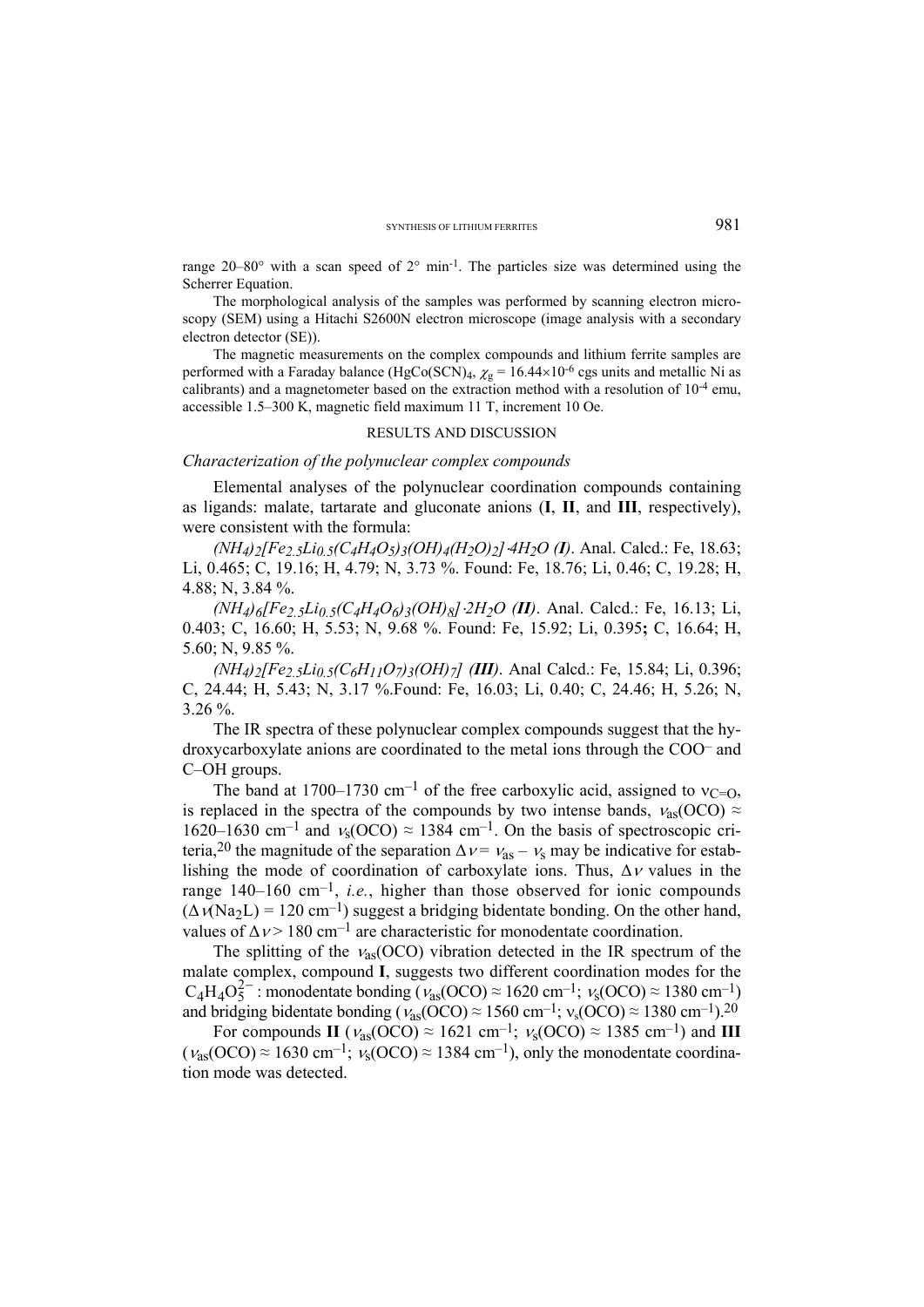An analysis of these spectra within the  $1000-1100$  cm<sup>-1</sup> range reveals a considerable difference between the spectra of the free acids and the spectra of the compounds. The peak assigned to the C–O stretching vibration of the secondary OH groups, which appears at  $\approx 1100-1097$  cm<sup>-1</sup> in the spectra of the free acids, is splitted and shifted towards lower frequencies  $(1080-1040 \text{ cm}^{-1})$  in the IR spectra of the coordination compounds. The splitting can be explained by a different bonding of the secondary OH groups present in the molecule of the hydroxycarboxylate anions. One can advance the hypothesis that the secondary OH groups coordinate to two different metal ions.

The reflectance spectra of the polynuclear complex compounds revealed the presence of weak forbidden transition bands with the  $Fe^{3+}$  ( $d^{5}$ ) in an octahedral high spin configuration ( ${}^{6}A_{1g} \rightarrow {}^{4}T_{2g}(G)$  at  $\approx 540$  nm and  ${}^{6}A_{1g} \rightarrow {}^{4}A_{1g}$ ,  ${}^{4}E_{g}(G)$ at  $\approx$  450 nm).<sup>21</sup>

All the compounds were paramagnetic. The magnetic moments were calculated:  $\mu = 6.30 \mu_B$  for **I**,  $\mu = 5.93 \mu_B$  for **II** and  $\mu = 6.80 \mu_B$  for **III**. The experimental values of the magnetic moments were lower than the theoretical ones  $(\mu = 8.53 \mu_B)$ . The difference can be explained by antiferromagnetic interactions between the metal ions.

In order to establish the optimal conditions for the conversion of polynuclear complex compounds into spinelic lithium ferrites, their thermal decompositions were investigated by of thermogravimetry. The thermal behaviors of the complex compounds **I**, **II** and **III** are presented in Fig. 1.

Based on thermogravimetric analysis and complementary measurements (IR spectra), the following decomposition pathways may be assumed for these compounds:

$$
(NH_4)_2[Li_{0.5}Fe_{2.5}(C_4H_4O_5)_3(OH)_4(H_2O)_2] \cdot 4H_2O(I) \xrightarrow{40-160 °C} (NH_4)_2[Li_{0.5}Fe_{2.5}(C_4H_4O_5)_3(OH)_4(H_2O)_2] \xrightarrow{160-245 °C} (Li_{0.5}Fe_{2.5}(CO_3)_2.5O_{1.5}] \xrightarrow{245-570 °C} Li_{0.5}Fe_{2.5}O_4
$$

 $\text{[Li}_{0.5}\text{Fe}_{2.5}(C_2O_4)_4] \xrightarrow{237-285^\circ C} \text{[Li}_{0.5}\text{Fe}_{2.5}O_3(CO_3)] \xrightarrow{285-370^\circ C} \text{Li}_{0.5}\text{Fe}_{2.5}O_4$  $(NH_4)_{6}$ [Li<sub>0.5</sub>Fe<sub>2.5</sub>(C<sub>4</sub>H<sub>4</sub>O<sub>6</sub>)<sub>3</sub>(OH)<sub>8</sub>]<sup>-140-237 °C</sup>  $(NH_4)$ 6[Li<sub>0.5</sub>Fe<sub>2.5</sub>(C<sub>4</sub>H<sub>4</sub>O<sub>6</sub>)<sub>3</sub>(OH)<sub>8</sub>]·2H<sub>2</sub>O(II)  $\xrightarrow{40-140\degree C}$ 

 $(NH_4)_2$ [Li<sub>0.5</sub>Fe<sub>2.5</sub>(C<sub>6</sub>H<sub>11</sub>O<sub>7</sub>)<sub>3</sub>(OH)<sub>7</sub>](III)  $\xrightarrow{400\degree C}$  Li<sub>0.5</sub>Fe<sub>2.5</sub>O<sub>4</sub>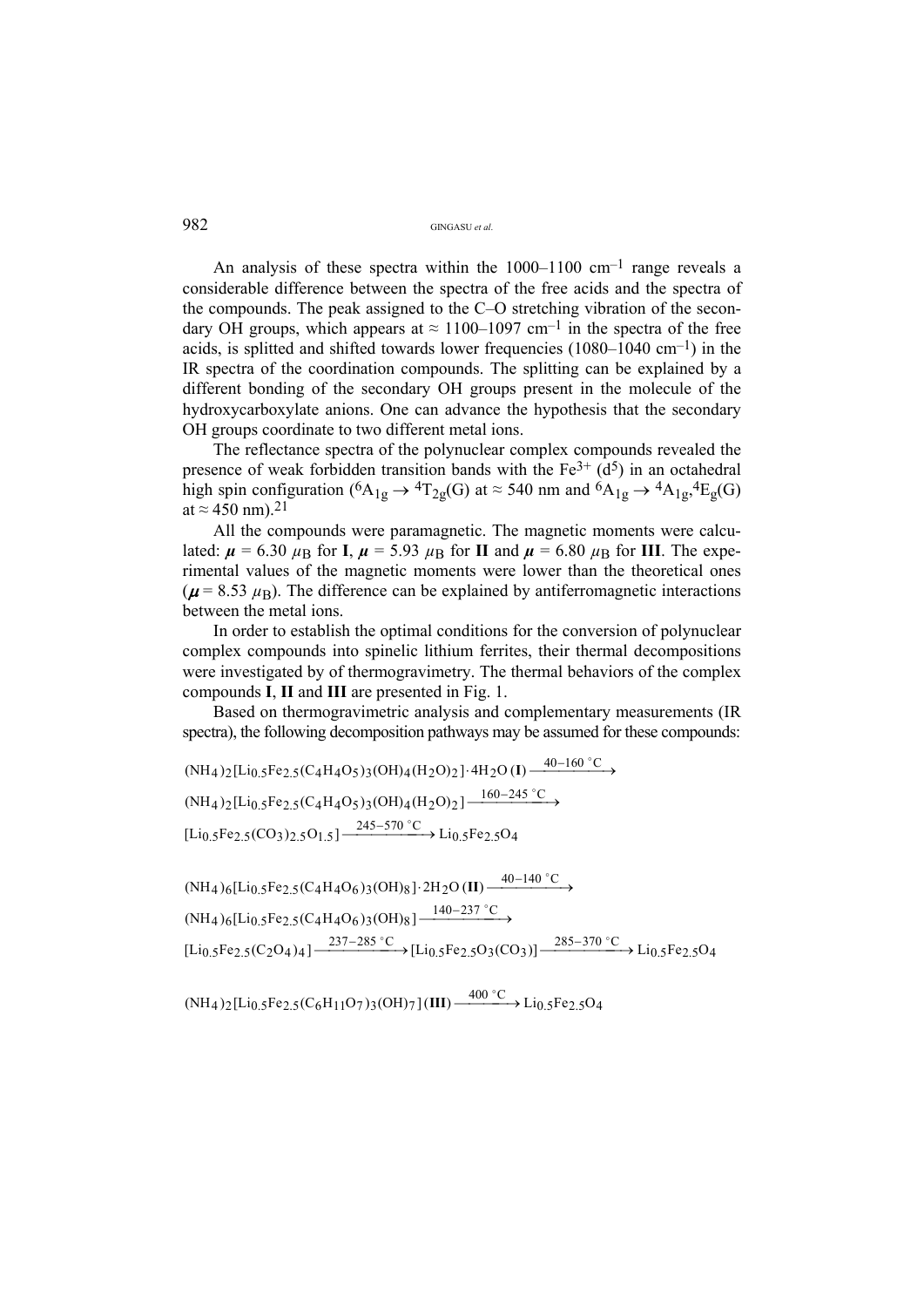

Fig. 1. Thermal analytical curves (TG, DTG and DTA) of the polynuclear complex compounds:

(NH4)2[Fe2.5Li0.5(C4H4O5)3(OH)4(H2O)2]·4H2O (a),  $(NH_4)_6[Fe_2_5Li_0_5(C_4H_4O_6)_3(OH)_8]$  2H<sub>2</sub>O (b) and  $(NH_4)_2[Fe_{2.5}Li_{0.5}(C_6H_{11}O_7)_3(OH)_7]$  (c).

# *Characterization of the lithium ferrites*

The XRD patterns of the mixed oxides obtained by thermal decomposition of the precursors, at  $\approx$  570 °C for **I** and  $\approx$  400 °C for **II** and **III**, indicated very poor crystallinity. In order to increase the crystallinity of the samples, two values of annealing temperature were chosen: 700 °C and 800 °C. After annealing at a temperature of 700 °C for 1 h and slow cooling,  $\alpha$ -Li<sub>0.5</sub>Fe<sub>2.5</sub>O<sub>4</sub> was formed; all the required peaks were present in the diffraction pattern. No secondary phases were detected in the pattern of the sample obtained by the thermal decomposition of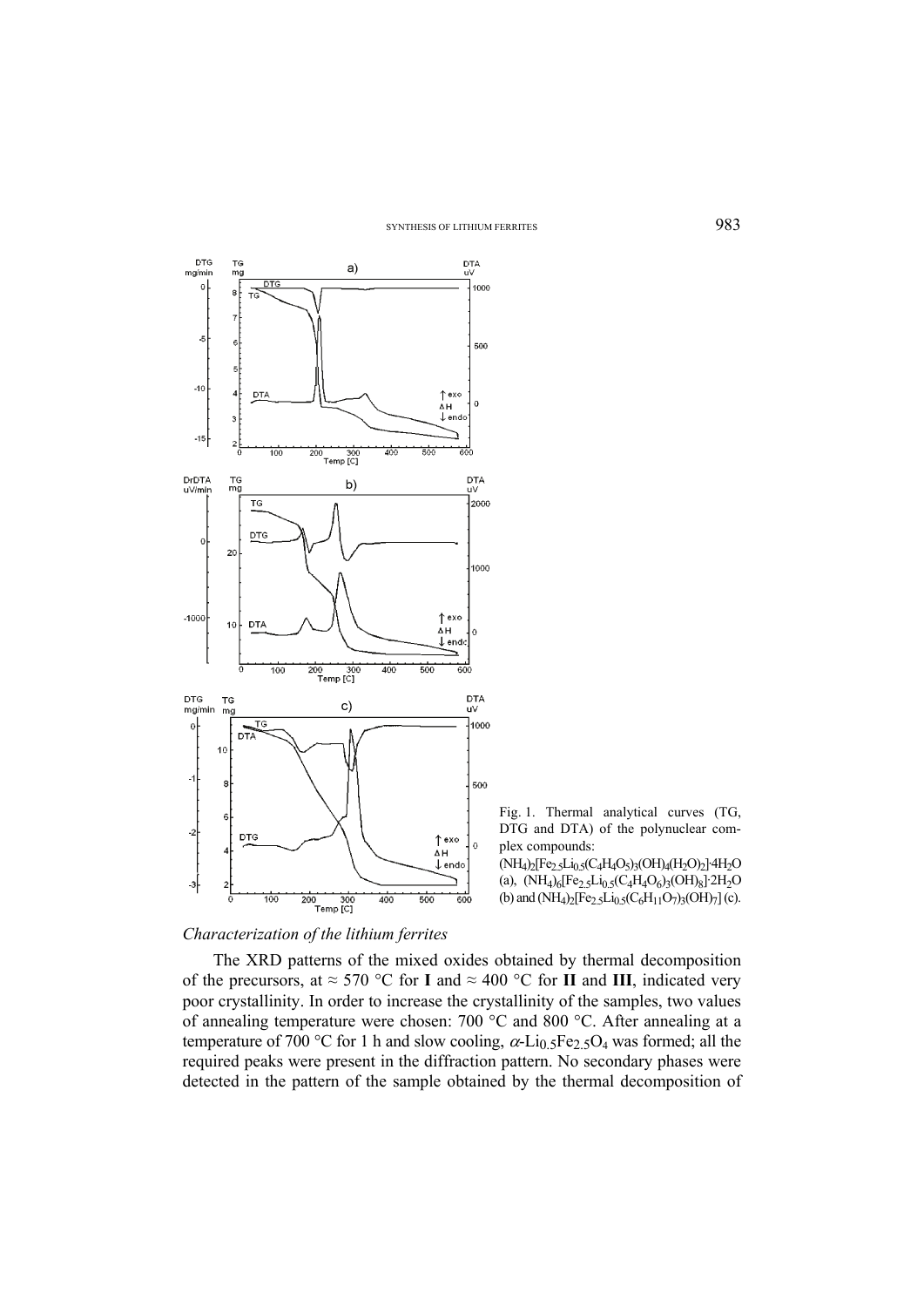compound **II** (Fig. 2a). For the other two samples obtained by decomposition of **I** and **III**, the spinel phase  $Li<sub>0.5</sub>Fe<sub>2.5</sub>O<sub>4</sub>$  was impure and contained also  $\alpha$ -Fe<sub>2</sub>O<sub>3</sub>. Further increasing of the annealing temperature to 800 °C resulted in an augmentation of  $\alpha$ -Fe<sub>2</sub>O<sub>3</sub> in these two samples and the appearance of  $\alpha$ -Fe<sub>2</sub>O<sub>3</sub> in the sample obtained by decomposition of compound **II** (Fig. 2b).

According to previously published results,  $8-10,14$  the single lithium ferrite phase obtained by decomposition of compound **II** annealed at 700 °C for 1 h, followed by slow cooling to room temperature showed the "ordered" (P4132) spinel structure, *i.e.*,  $\alpha$ -Li<sub>0.5</sub>Fe<sub>2.5</sub>O<sub>4</sub>. The average crystallite size was between 30–40 nm.

Scanning electron micrographs of the lithium ferrite obtained by thermal decomposition of compound **II**, at different resolutions, indicate that this material tended to agglomerate because the particles were very small (Fig. 3).



Fig. 2. X-Ray diffraction patterns of  $Li_{0.5}Fe_{2.5}O_4$ , obtained by thermal decomposition of  $(NH_4)_6[Fe_25Li_05(C_4H_4O_6)_3(OH)_8]$ <sup>2</sup>H<sub>2</sub>O at: a) 700 °C and b) 800 °C.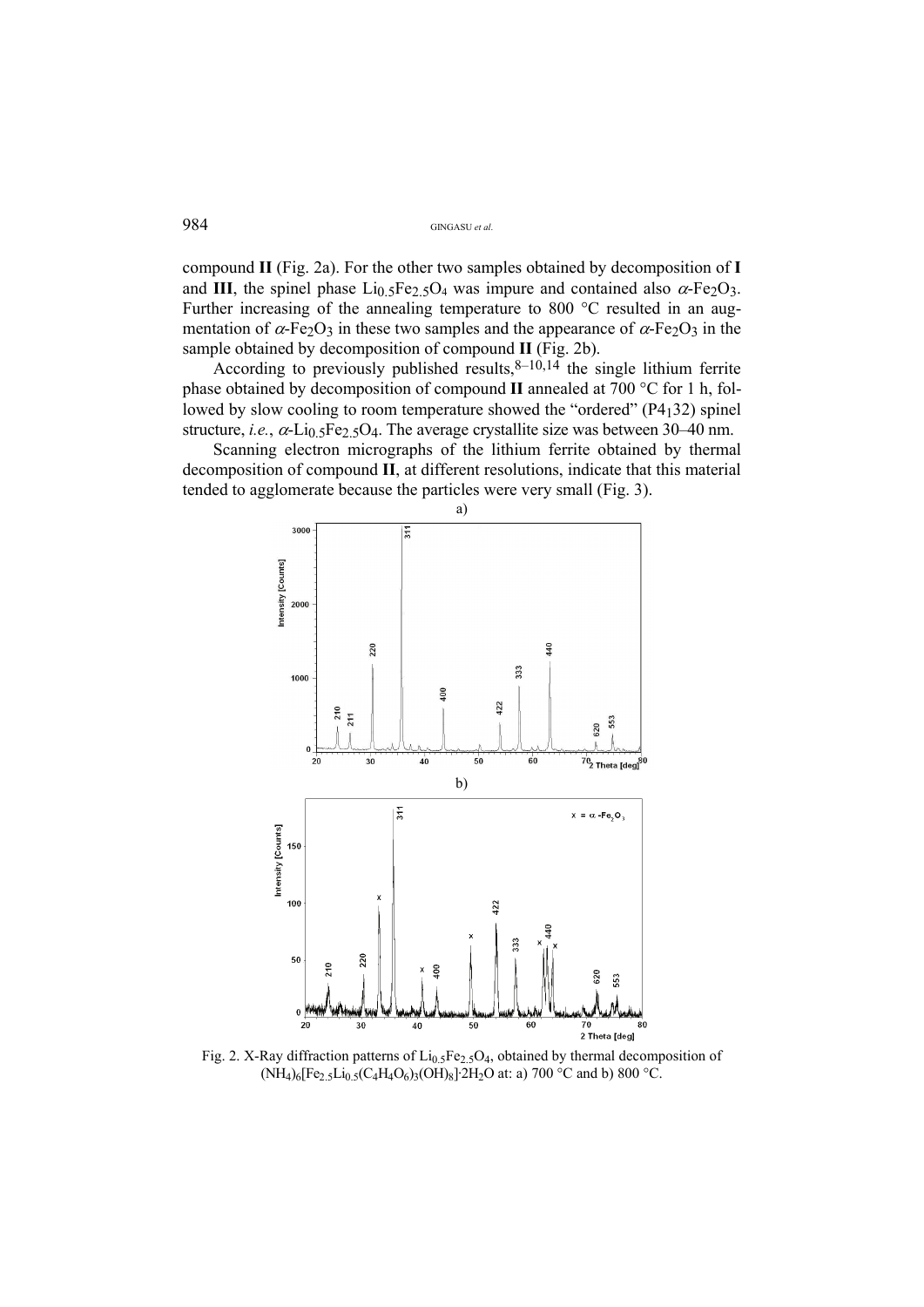#### SYNTHESIS OF LITHIUM FERRITES 985



Fig. 3. SEM of the lithium ferrite obtained by thermal decomposition of  $(NH_4)_6[Fe_2_5Li_0_5(C_4H_4O_6)_3(OH)_8]$ <sup>-2H<sub>2</sub>O.</sup>

To confirm the formation of the spinelic phase, the IR spectra of these samples were recorded. All the spectra exhibit four bands corresponding to the four IR active fundamentals inferred by group theory considerations. These bands belong to the same representation,  $T_{1u}$ , and appear in the following regions of the spectra:  $v_1$  (630–560 cm<sup>-1</sup>),  $v_2$  (525–390 cm<sup>-1</sup>),  $v_3$  (380–335 cm<sup>-1</sup>) and  $v_4$  $(255-170 \text{ cm}^{-1})$ . 5,16,22-24

The  $v_1$  band may be attributed to vibrations of the MO<sub>6</sub> octahedral, the  $v_2$ and  $\nu_3$  are assigned to complex vibrations involving both octahedral and tetrahedral sites, and the  $\nu_4$  band is assigned to a vibration of the tetrahedral sublattice. The infrared-active modes belong to the same symmetry  $T_{1u}$ .

The presence in the IR spectra of bands at  $\approx$  590, 550, 470 cm<sup>-1</sup> with shoulders at  $\approx$  700 and  $\approx$  680 cm<sup>-1</sup> substantiate the formation of the "ordered" spinelic phase. $6,25$ 

The magnetization *versus H*/*T* for lithium ferrite obtained by thermal decomposition of compound **II** annealed at 700 °C for 1 h is presented in Fig. 4.

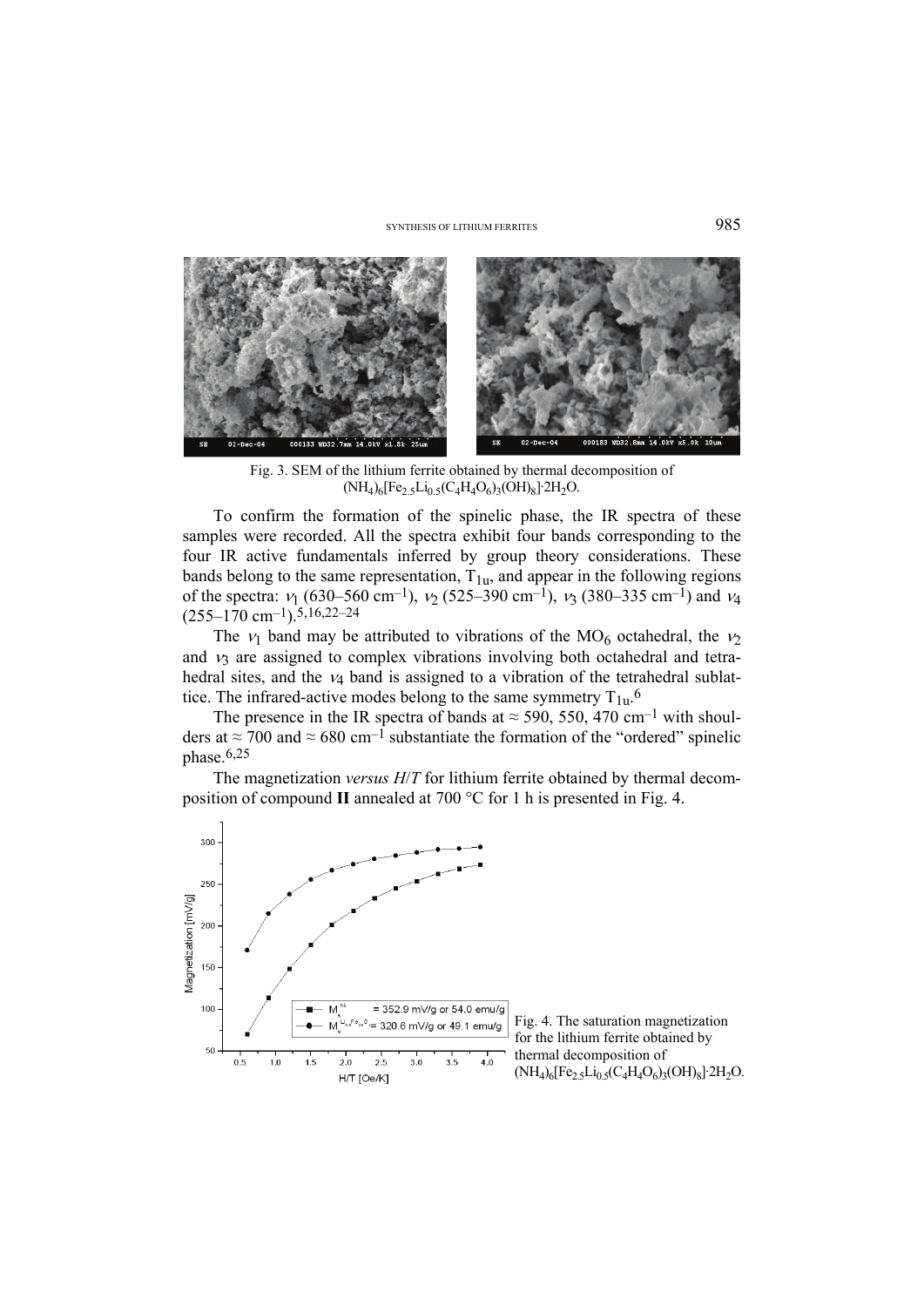The value of the saturation magnetization ( $\approx$  50 emu g<sup>-1</sup>) is higher than that of the same sample annealed at 800 °C for 1 h. The presence of  $\alpha$ -Fe<sub>2</sub>O<sub>3</sub> impurities lowered the magnetization of the sample. The magnetization value  $\approx 50$  emu g<sup>-1</sup> is still lower than that obtained for bulk lithium ferrite, in accordance with literature data,26 due to the nanostructural character of the ferrite.

The hysteresis loops for the lithium ferrite obtained by thermal decomposition of compound **II** and annealed at 800 °C for 1 h are given in Fig. 5. These indicate that the lithium ferrite is a soft magnetic material, revealing minimal hysteresis.26 It can also been observed from Fig. 5 that the loops deviate from rectangularity. The shape and width of the loop depend not only on the chemical composition and the thermal treatment but also on the particle size.27 The width of the loop decreases with decreasing particle size. The value of coercive field is very small and approximately constant with temperature.



Fig. 5. The hysteresis loop for the lithium ferrite obtained by thermal decomposition of  $(NH_4)_6[Fe_2_5Li_0_5(C_4H_4O_6)_3(OH)_8]$  2H<sub>2</sub>O at: a) 4.0 K and b) 300 K.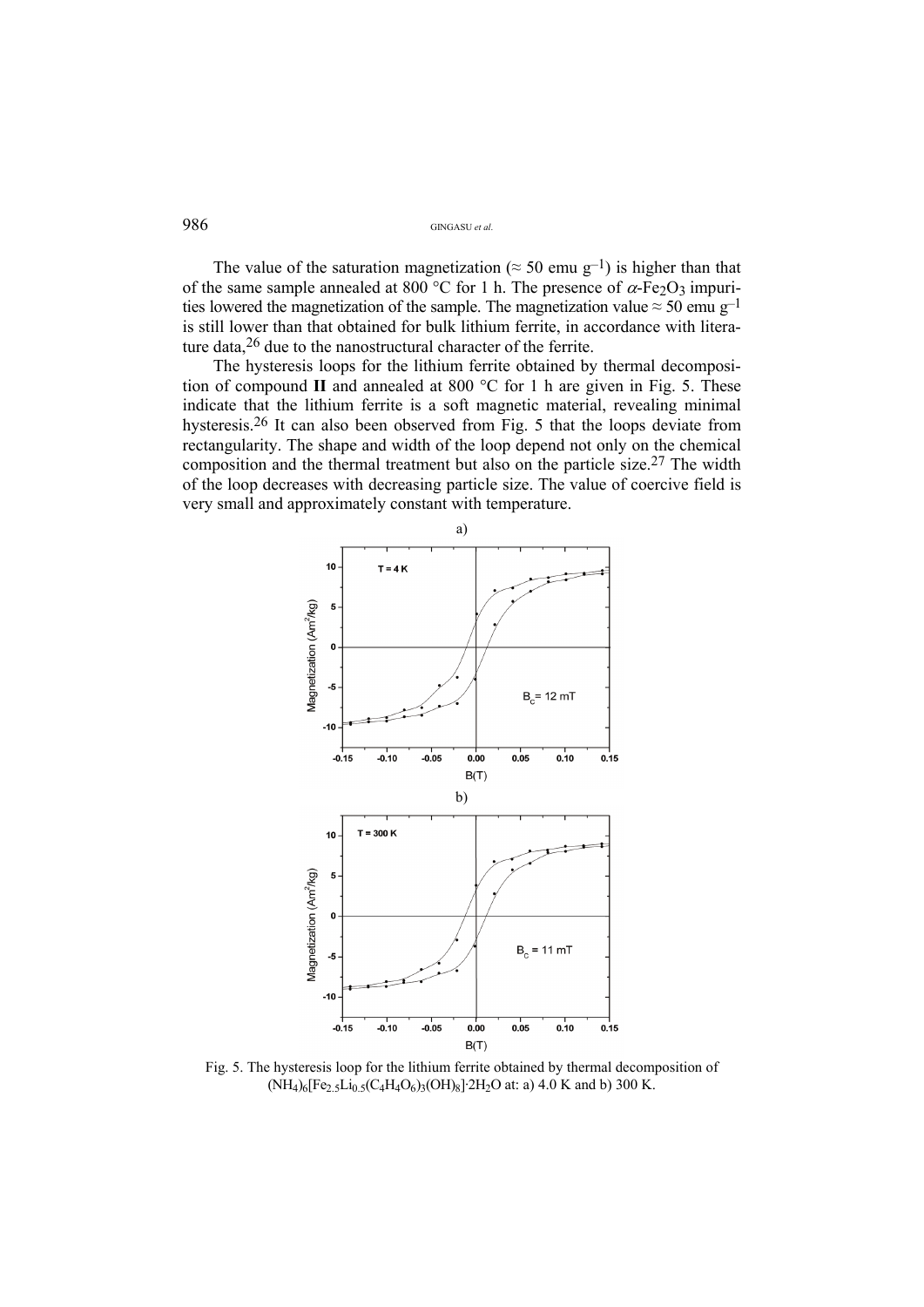#### SYNTHESIS OF LITHIUM FERRITES 987

#### **CONCLUSIONS**

Thermal decomposition of polynuclear iron–lithium complex compounds containing as ligands carboxylate anions was found to be a promising method for obtaining nanoferrite  $\alpha$ -Li<sub>0.5</sub>Fe<sub>2.5</sub>O<sub>4</sub>.

The formation temperature of  $\alpha$ -Li<sub>0.5</sub>Fe<sub>2.5</sub>O<sub>4</sub>.from the malate complex is 570 °C, while for the tartarate and gluconate compounds it is 400 °C.

Single phase  $\alpha$ -Li<sub>0.5</sub>Fe<sub>2.5</sub>O<sub>4</sub>, was obtained by thermal decomposition of compound **II** at 700 °C for 1 h, followed by slow cooling. The  $\alpha$ -Li<sub>0.5</sub>Fe<sub>2.5</sub>O<sub>4</sub>.phases obtained by thermal decomposition of compound **I** and **III** were impure and contained  $\alpha$ -Fe<sub>2</sub>O<sub>3</sub>.

All the obtained  $\alpha$ -Li<sub>0.5</sub>Fe<sub>2.5</sub>O<sub>4</sub> phases were nanostructured with a size smaller than 100 nm. Due to this nanostructural character, the value of the magnetization was lower than that obtained for bulk lithium ferrite.

*Acknowledgement*. The authors acknowledge the Ministry of Education and Research (Romania) for financial support (Research Excellence Project – Cex D11 – 17/2005–2008, "From molecular and supramolecular multimetallic complexes to novel magnetic materials").

#### ИЗВОД

### СИНТЕЗА ЛИТИЈУМ-ФЕРИТА ИЗ ПОЛИМЕТАЛНИХ КАРБОКСИЛАТА

DANA GINGASU<sup>1</sup>, IOANA MINDRU<sup>1</sup>, LUMINITA PATRON<sup>1</sup> и STEFANIA STOLERIU<sup>2</sup>

*1"Ilie Murgulescu" Institute of Physical Chemistry, Spl. Independentei 202, Bucharest 060021 и 2"Politehnica" University of Bucharest, Faculty of Chemistry, Department SIMO, Polizu Street 1-7, Bucharest, Romania* 

Литијум-ферит је добијен термичком разградњом три полинуклеарна комплексна једињења која као лиганде садрже анјоне малеинске, винске и глуконске киселине:  $(NH_4)_2$ [Fe<sub>2.5</sub>Li<sub>0.5</sub>(C<sub>4</sub>H<sub>4</sub>O<sub>5</sub>)3</sub>(OH)<sub>4</sub>(H<sub>2</sub>O)<sub>2</sub>].<sup>4</sup>H<sub>2</sub>O (**I**),  $(NH_4)_6$ [Fe<sub>2.5</sub>Li<sub>0.5</sub>(C<sub>4</sub>H<sub>4</sub>O<sub>6</sub>)3(OH)8].2H<sub>2</sub>O (**II**) *u*  $(NH_4)$ [Fe<sub>2.5</sub>Li<sub>0.5</sub>(C<sub>6</sub>H<sub>11</sub>O<sub>7</sub>)<sub>3</sub>(OH)<sub>7</sub>] (III). Полинуклерна комплексна полазна једињења окарактерисана су хемијском анализом, IR и UV–Vis спектрима, магнетним мерењима и термогравиметријском анализом. Добијени литијум-ферит окарактерисан је методама дифракције x-зрака и скенирајуће електронске микроскопије, као и IR спектрима и магнетним мерењима. Регистровано је да је добијена једино  $\alpha$ -Li<sub>0.5</sub>Fe<sub>2.5</sub>O<sub>4</sub> фаза термичком разградњом тартаратног комплекса на температури 700 °C током 1 h. Вредност магнетизације од око 50 emu g-1 мања је од оне добијене за компактни литијум-ферит због наноструктурних карактеристика синтетисаног ферита. Величина честица мања је од 100 nm.

(Примљено 6. марта, ревидирано 20. маја 2008)

#### **REFERENCES**

- 1. A. M. Shaikh, S. C. Watake, S. A. Jadhav, B. K Chougule, *Mater. Res. Bull.* **37** (2002**)** 2547
- 2. G. J. Baldha, K. G. Saija, K. B. Modi, H. H. Joshi, R. G. Kulkarni, *Mater. Lett*. **53** (2002) 233
- 3. S. R. Sawant, D. N. Bhosale, N. D. Chaudhari, P. P Bakare, *J. Mater. Sci. Mater. El.* **13** (2003) 277
- 4. Z. C. Xu, *J. Appl. Phys.* **93** (2003) 4746
- 5. A. Tomas, P. Laruelle, J. L. Dormann, M. Nogues, *Acta Crystallogr. C* **39** (1983) 1615